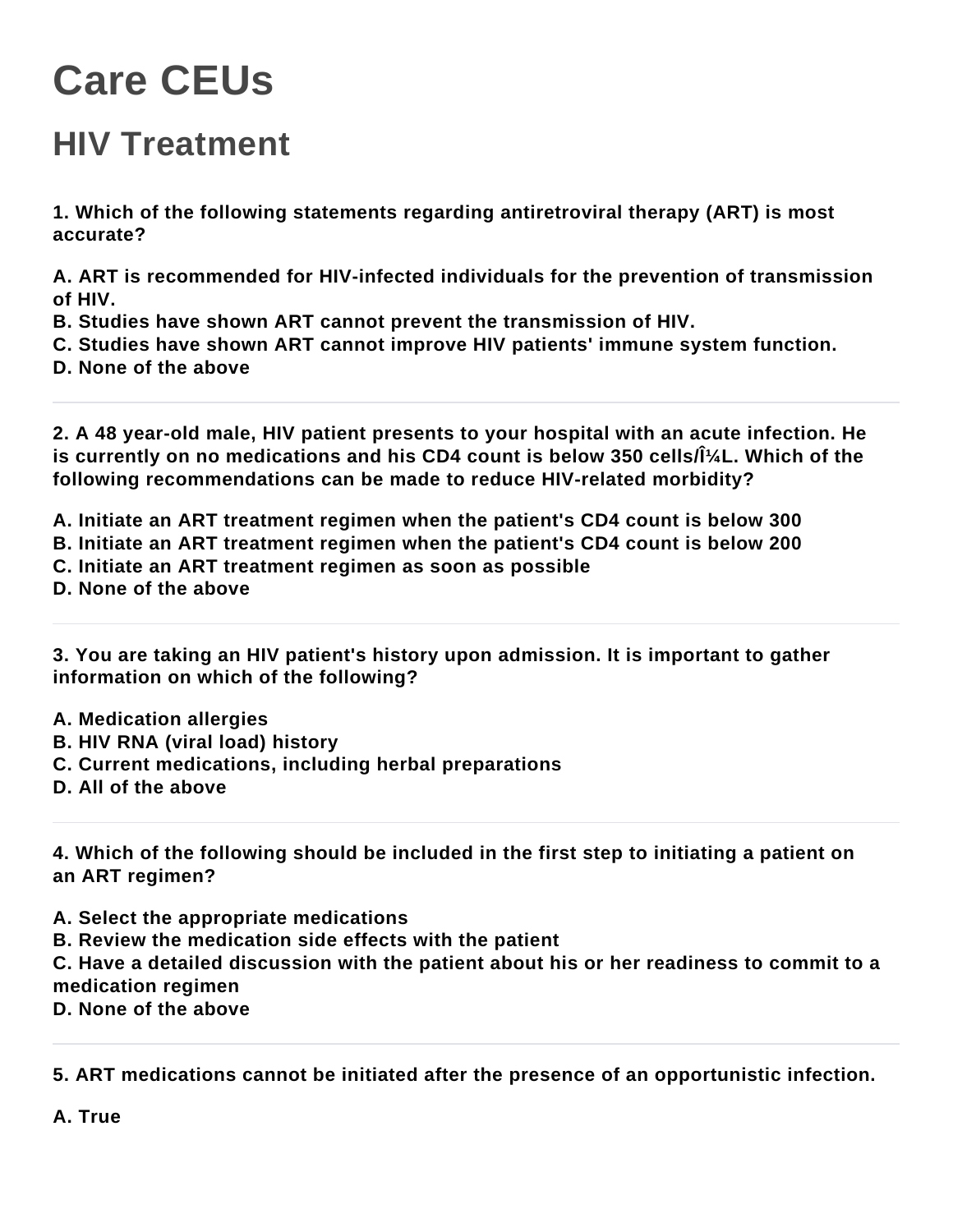**6. Which of the following medications are considered to be a NRTI fixed-dose, combination formulation?**

**A. Truvada**

**B. Epzicom**

**C. Kaletra**

**D. Both A and B**

**7. Preferred INSTI based regimens may include Raltegravir.**

**A. True**

**B. False**

**8. Your patient is initiated on ART medications. Which of the following should be monitored?**

**A. Adverse reactions**

**B. CD4 count**

**C. Blood pressure**

**D. All of the above**

**9. "Antiretroviral (ARV) medications can be given in two-drug regimens to decrease the potential for developing of resistance."**

**A. True B. False**

**10. A 32 year-old women is admitted to your unit. She is currently experiencing ART treatment failure. Which of the following factors could have lead to her treatment failure?**

**A. Poor ARV medication adherence B. ARV resistance C. CD4 count elevation D. Both A and B**

**11. Combination ARV regimens are recommended for all HIV-infected women during pregnancy, regardless of CD4 count.**

**A. True**

**B. False**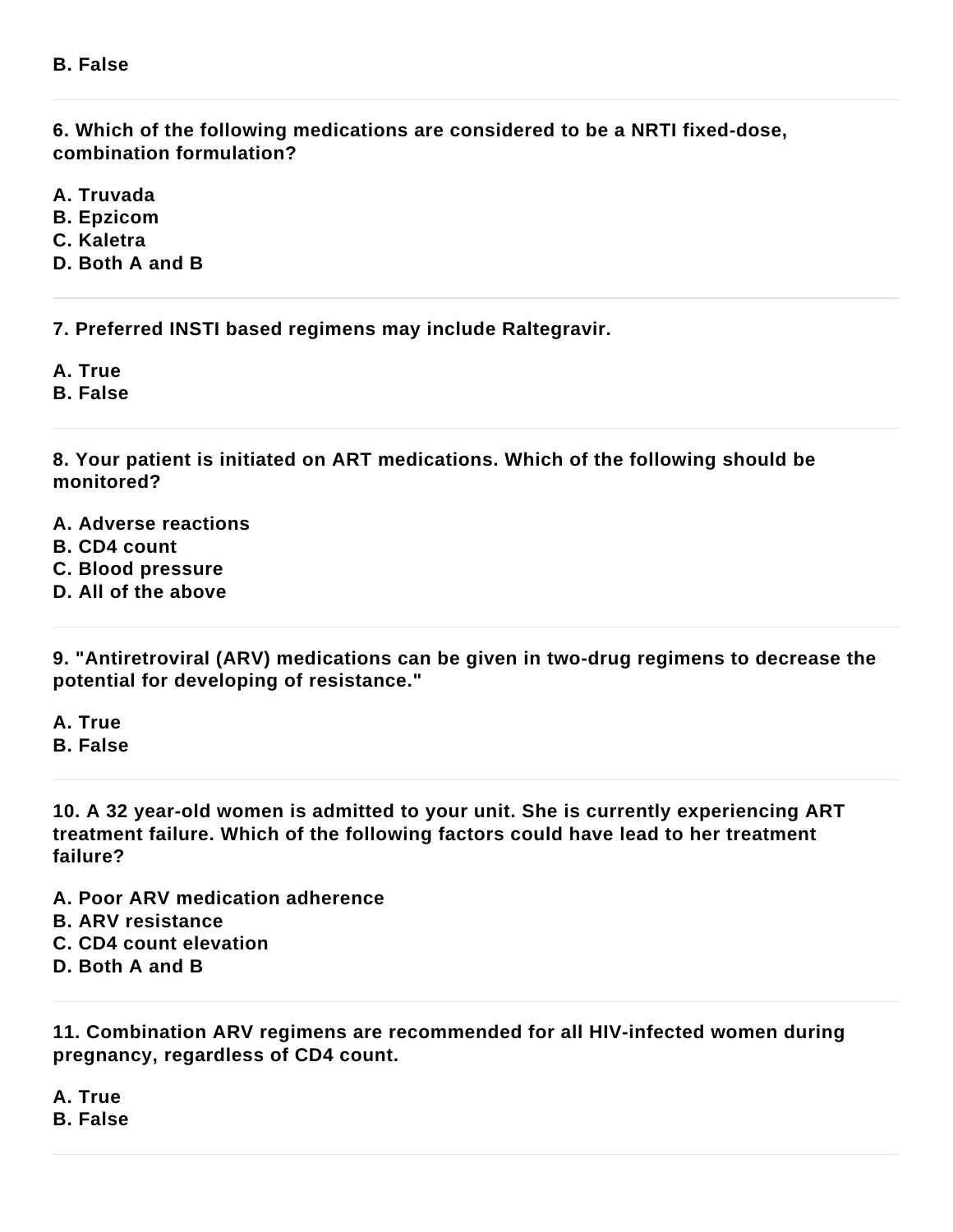**12. Which of the following ARV medications can be used during pregnancy?**

**A. Tenofovir**

- **B. Kaletra**
- **C. Nevirapine**
- **D. All of the above**

**13. "HIV-infected pregnant women who have not received ARV prior to labor should be given ZDV as a continuous infusion during labor."**

**A. True B. False**

**14. What is the recommended infant ZDV dose?**

**A. 4 mg/kg/dose PO QID B. 4 mg/kg/dose PO BID C. 8 mg/kg/dose PO BID D. 8 mg/kg/dose PO TID**

**15. Which of the following should be evaluated during every medical visit by pregnant women with HIV?**

- **A. Blood pressure**
- **B. Intimate-partner violence**
- **C. HIV antibody test**
- **D. Both A and B**

**16. Which of the following immunizations are recommended for pregnant women with HIV infection?**

- **A. Varicella**
- **B. Measles/Mumps/Rubella**
- **C. Tetanus-diphtheria-pertussis**
- **D. Both A and B**

**17. "Heterosexual transmission of HIV is more efficient from man to woman than from woman to man."**

**A. True**

**B. False**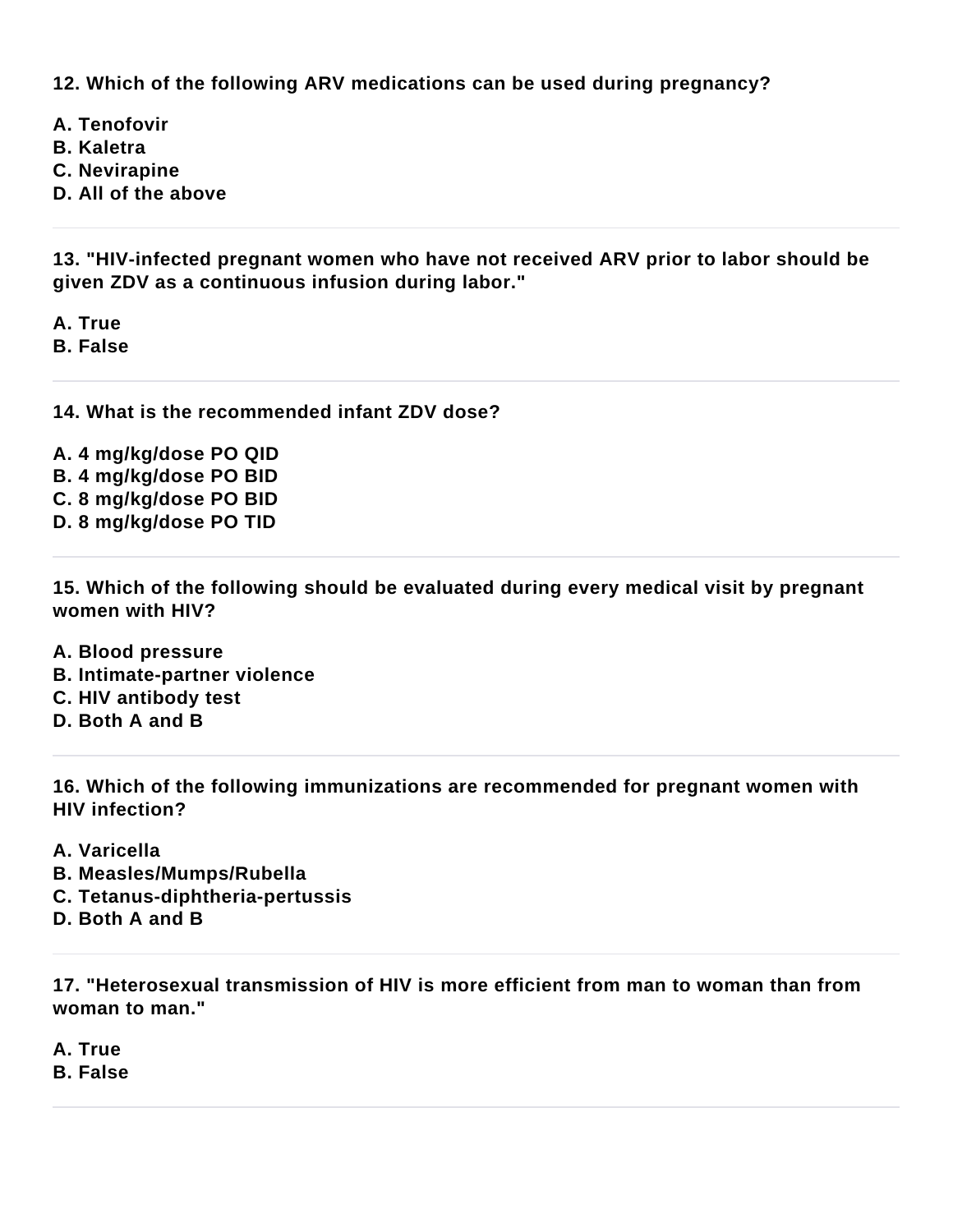**18. Which of the following ARV adverse effects may be more severe in women?**

- **A. Anemia**
- **B. Bone loss**
- **C. Lactic acidosis**
- **D. All of the above**

**19. A 36 year-old male patient is admitted to your unit for palliative HIV care. Which of the following treatment strategies may be used as supportive care?**

- **A. Pain management**
- **B. Nausea management**
- **C. Depression treatment**
- **D. All of the above**

**20. Megestrol acetate may improve appetite and fatigue in HIV patients.**

**A. True**

**B. False**

**21. Which of the following medications may be used to treat HIV related constipation?**

- **A. Senna**
- **B. Docusate**
- **C. Zofran**
- **D. Both A and B**

**22. You are asked to educate your HIV patient on advance care planning, what should you include?**

- **A. Advance directive information**
- **B. Health care proxy information**
- **C. Pain management information**
- **D. All of the above**

**23. You are asked to assess your patient's ART medication adherence, what questions should you ask your patient?**

**A. What HIV medications do you take and what are their dosages?**

- **B. How many doses of your HIV medication have you missed in the past 72 hours?**
- **C. Are you comfortable taking medications in front of others?**
- **D. All of the above**